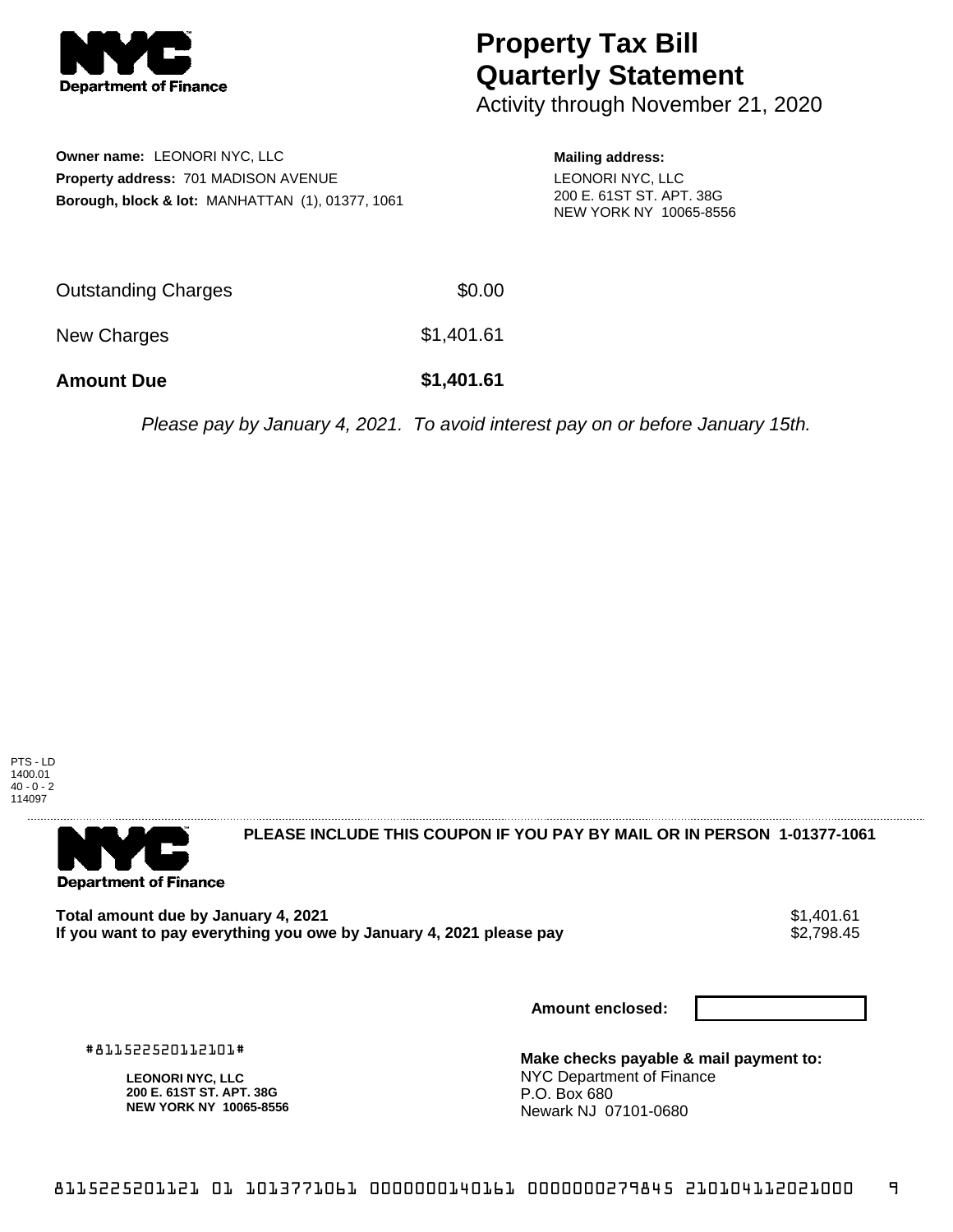

| <b>Billing Summary</b>                                                     | <b>Activity Date Due Date</b>           | Amount       |
|----------------------------------------------------------------------------|-----------------------------------------|--------------|
| Outstanding charges including interest and payments                        |                                         | \$0.00       |
| <b>Finance-Property Tax</b>                                                | 01/01/2021                              | \$1,449.49   |
| Adopted Tax Rate                                                           |                                         | $$-47.88$    |
| <b>Total amount due</b>                                                    |                                         | \$1,401.61   |
| <b>Tax Year Charges Remaining</b>                                          | <b>Activity Date</b><br><b>Due Date</b> | Amount       |
| Finance-Property Tax                                                       | 04/01/2021                              | \$1,449.49   |
| Adopted Tax Rate                                                           |                                         | $$-47.88$    |
| Total tax year charges remaining                                           |                                         | \$1,401.61   |
| If you want to pay everything you owe by January 4, 2021 please pay        |                                         | \$2,798.45   |
| If you pay everything you owe by January 4, 2021, you would save:          |                                         | \$4.77       |
| How We Calculated Your Property Tax For July 1, 2020 Through June 30, 2021 |                                         |              |
|                                                                            | Overall                                 |              |
| Tax class 2 - Residential More Than 10 Units                               | <b>Tax Rate</b>                         |              |
| Original tax rate billed                                                   | 12.4730%                                |              |
| New Tax rate                                                               | 12.2670%                                |              |
| <b>Estimated Market Value \$112,603</b>                                    |                                         |              |
|                                                                            |                                         | <b>Taxes</b> |
| <b>Billable Assessed Value</b>                                             | \$46,484                                |              |
| <b>Taxable Value</b>                                                       | \$46,484 x 12.2670%                     |              |
| <b>Tax Before Abatements and STAR</b>                                      | \$5,702.20                              | \$5,702.20   |
| Annual property tax                                                        |                                         | \$5,702.20   |
| Original property tax billed in June 2020                                  |                                         | \$5,797.96   |
| Change In Property Tax Bill Based On New Tax Rate                          |                                         | $$ -95.76$   |

**NEW LAW:** To learn about Local Law 147, which requires residential buildings with three or more units to create a policy on smoking and share it with current and prospective tenants, visit www.nyc.gov/health/tobaccocontrol.

## **Home banking payment instructions:**

- 1. **Log** into your bank or online bill pay website.
- 2. **Add** the new payee: NYC DOF Property Tax. Enter your account number, which is your boro, block and lot, as it appears here: 1-01377-1061 . You may also need to enter the address for the Department of Finance. The address is P.O. Box 680, Newark NJ 07101-0680.
- 3. **Schedule** your online payment using your checking or savings account.

## **Did Your Mailing Address Change?**

If so, please visit us at **nyc.gov/changemailingaddress** or call **311.**

When you provide a check as payment, you authorize us either to use information from your check to make a one-time electronic fund transfer from your account or to process the payment as a check transaction.